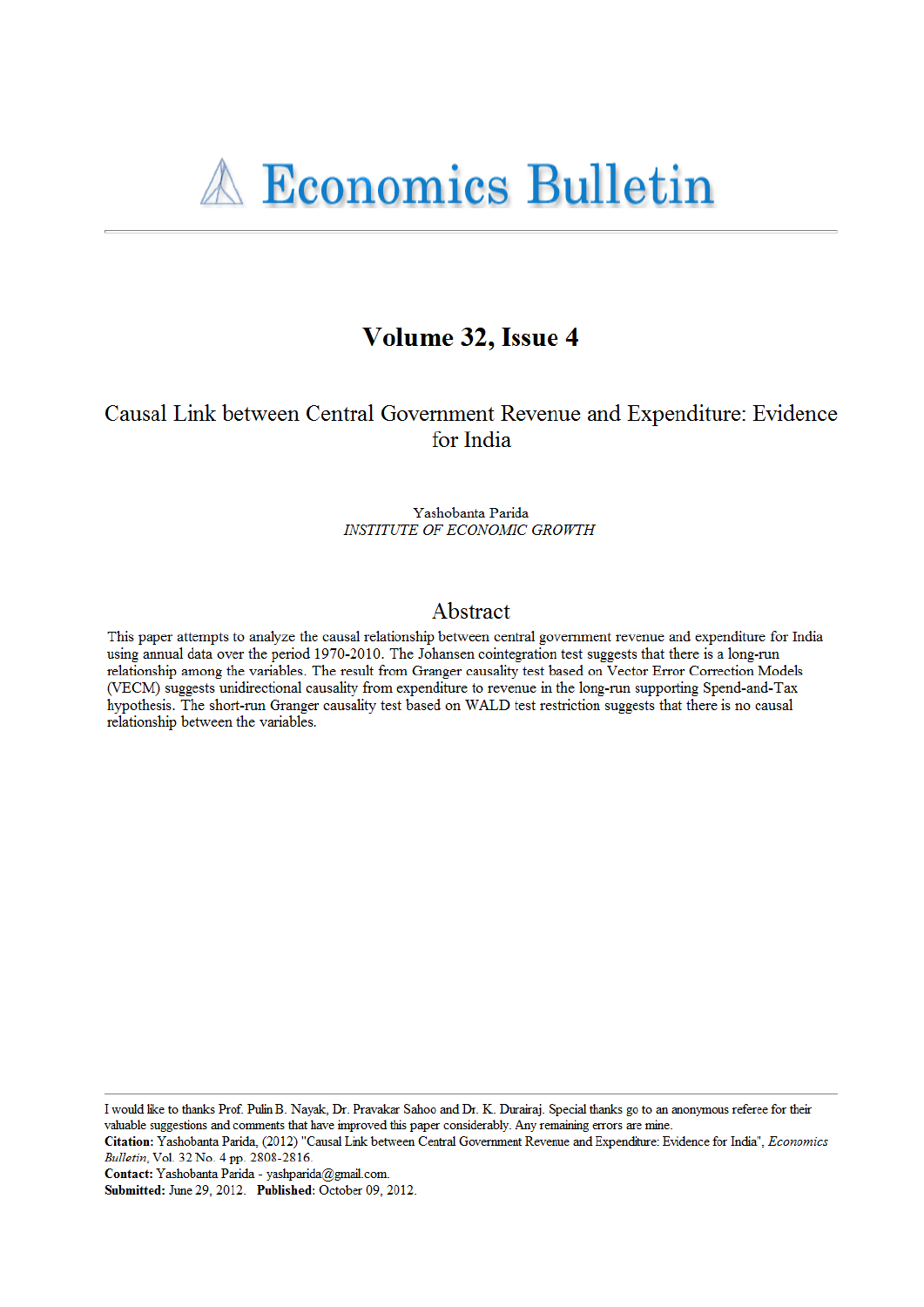### **1. Introduction**

The developing countries face dual challenges while planning and implementing fiscal adjustment policies. One arises from the increasing demand for public expenditure for infrastructure and social sector investment, and the other arises from the lack of capacity to raise revenue from domestic sources to finance the increased expenditure. Khattry (2003) has pointed out that, "the structural characteristics of low income countries, combined with prevalence of unsophisticated tax administration limit their ability to raise taxes from domestic sources, namely income and domestic indirect taxes". In addition, the existence of a large informal sector and the underground economy constrains the government's capacity for revenue growth. Fiscal policy is the instrument by which a government adjusts its levels of spending in order to monitor and influence a nation's economy. According to Keynes, running a fiscal deficit and increasing government debt can initially stimulate economic activity only when a country's output (GDP) is below its potential output. But when an economy is running near or at its potential level of output, fiscal deficits can cause high inflation. At that point fiscal deficit must be controlled.

Understanding the relationship between revenue and expenditure is a crucial prerequisite for any effective fiscal consolidation process. The fiscal deficit can be reduced via changes in government expenditures, or revenues, or both. The selection of any of these approaches should be based on the outcome of empirical investigation. The focus of this paper is to examine the causal relationship between Real Central Government Revenue (RGR) and Real Central Government Expenditure (RGE) and its policy implications for managing fiscal deficit in India. In this paper we use real Gross Domestic Product (GDP) as a control variable in order to avoid omission of relevant variable (see Payne1997, Baghestani and Mcnown 1994, Koren and Stiassny 1998 and Darrat 1998). For the purpose of estimation we have used GDP as a more appropriate control variable because the growth of revenue and expenditure of the Central Government of India is related to the overall conditions of the economy. The rest of the paper is organized as follows. Section 2 describes theoretical and empirical review of the relationship between public expenditure and revenues as tested by various researchers. Section 3 describes the fiscal position in India. Section 4 discusses the methodology and the data used in the analysis. Section 5 discusses the empirical results. Section 6 provides conclusion and policy implications.

## **Section-2 Review of Literature**

The four main hypotheses based on the relationship between government expenditure and revenue such as Tax-and-Spend hypothesis, Spend-and-Tax hypothesis, Fiscal Synchronization and taxes and expenditure are independent of each other. The Tax-and-Spend hypothesis suggests that a change in government revenue is followed by a change in government expenditure. Friedman (1978) and Buchanan and Wagner (1977, 1978) have shown that an increase in government revenue causes an increase in government expenditure and therefore the Tax-and-Spend approach does not play any role in reducing budget deficit. Second, the Spend-and-Tax hypothesis suggests that a change in government expenditure is followed by a change in government revenue. Peacock and Wiseman (1979) have argued that temporary increase in government expenditure due to emergency purposes lead to increase in permanent increase in government taxes or other types of revenue. Barro (1974, 1978) has argued that the result suggested by Buchanan-Wagner on the relationship between government expenditure and tax due to fiscal illusion does not exist. Barro has used the Ricardian equivalence proposition. According to Barro if government meets his expenditure through borrowing, then it results in an increase in tax liabilities in future. The third kind of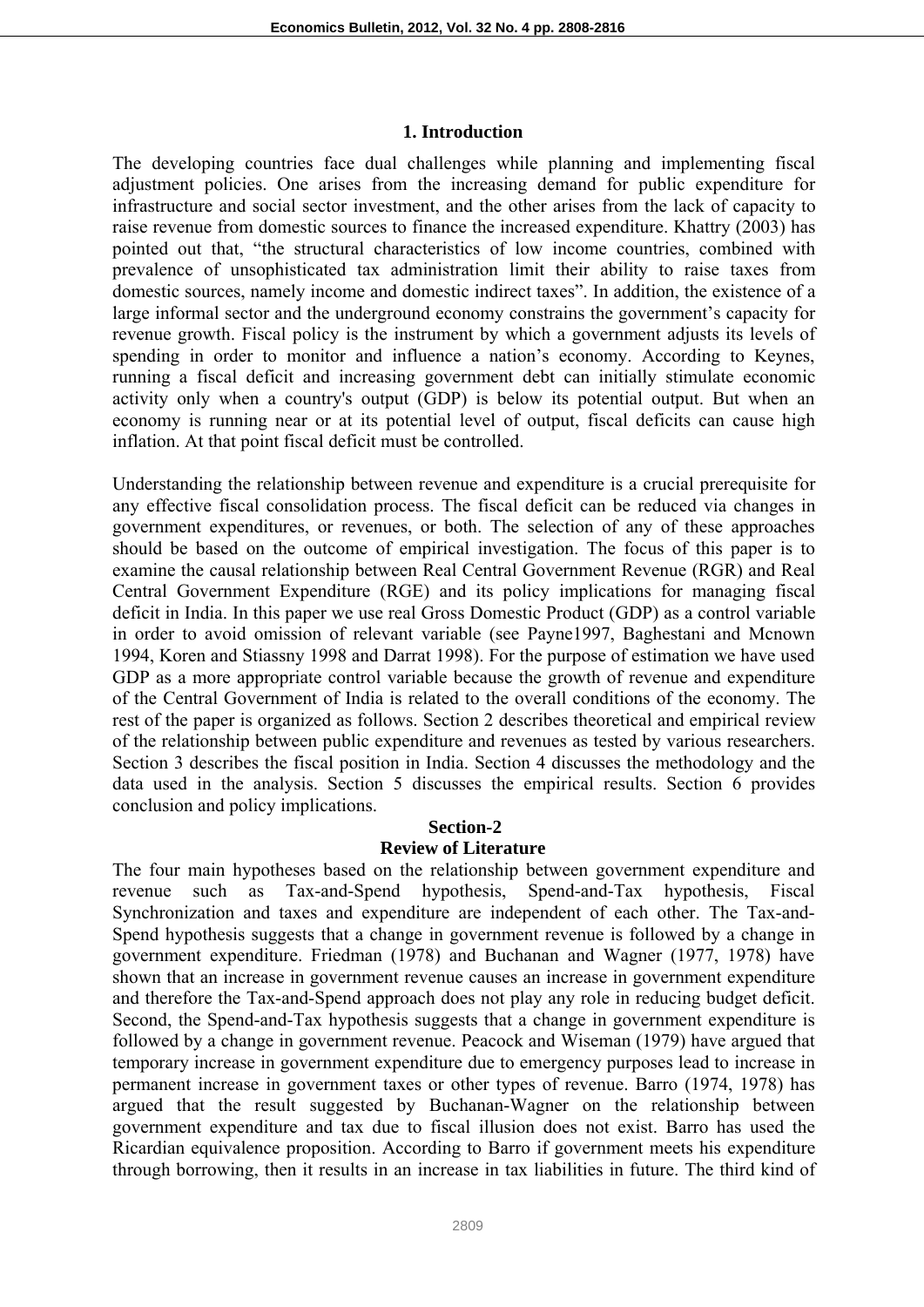relationship that may appear between these two variables is defined as Fiscal Synchronization hypothesis, which suggests that revenue and expenditure are determined simultaneously. This argument is mainly developed by Musgrave (1966) and Meltzer and Richard (1981). According to them, government expenditure and revenue are determined in the process of equalizing marginal benefit to the marginal cost of government services by the population of the country. The fourth hypothesis as mentioned by Baghestani and McNown (1994) and highlighted by Darrat (1998), relates to the institutional separation of the expenditure and revenue decisions of the government. Here, expenditure would be defined on the basis of requirements expressed by the citizenry and revenue would depend on the maximum tax burden tolerated by the population. As a result, the achievement of fiscal equilibrium would merely be a matter of coincidence.

Several empirical studies have been conducted to examine the causal relationship between government revenues and expenditures with respect to the above four theoretical hypotheses, by using different types of econometric techniques. However empirical evidences have given mixed results. In the case of United States of America, Blackley (1986), Ram (1988a), Bohn (1991) and Hoover, and Shefrin (1992) have provided evidence to support the Tax-and-Spend hypothesis, while Anderson et al. (1986), Von Furstenberg et al. (1986), Jones and Joulfain (1991) and Ross, and Payne (1998) have reported findings that support the Spendand-Tax hypothesis. Manage and Marlow (1989), Miller and Russek (1990) and Owoye (1995) suggest that the Fiscal Synchronization hypothesis is valid for US while Baghestani and McNown (1994) have supported the institutional separation hypothesis. Similarly in case of Latin American countries, Ewing and Payne (1998) find evidences of a bi-directional causality between revenues and expenditures supporting the Fiscal Synchronization hypothesis in Chile and Paraguay. For countries like Colombia, Ecuador and Guatemala, they find evidences of causality directed from revenue towards expenditure supporting the Taxand-Spend hypothesis. Baffes and Shah (1990, 1994) have found that for Brazil, Mexico and Pakistan a strong bi-directional causality exists between revenue and expenditure, while for Argentina and Chile the Spend-and-Tax hypothesis is validated. For South Africa, Nyamongo et al. (2007) has investigated the relationship between revenue and expenditure in the framework of Vector Autoregression (VAR) approach and has concluded that revenue and expenditure are linked bi-directionally in the long-run, indicating Fiscal Synchronization hypothesis, while no evidence of causality is seen in the short-run, which leads to fiscal separation hypothesis.

Similarly there are many theoretical and empirical studies based on the issue of fiscal sustainability. At first, Hamilton and Flavin (1986) have shown that if deficits and government debt follow a stationarity process, then the intertemporal budget balance is satisfied. They find stationarity of undiscounted US debt under the assumption of constant real interest rates. The findings of Tehran and Walsh (1988) and Jayawickrama and Abeysingle (2006) support the sustainability of U.S and Canadian fiscal policies respectively. Second, Hakkio and Rush (1991) have employed the Present Value Budget Constraint (PVBC) techniques to test for fiscal sustainability in the U.S using quarterly data for the period 1950Q1 to 1988Q4. The data used in the study include real government revenue and spending inclusive of real interest. Their empirical results have shown that fiscal policy is not sustainable.

## **Section-3**

## **Fiscal position in India**

Fiscal policy during the 1970s has consciously focused on achieving greater equity and social justice through both taxation and expenditure policies. Accordingly, income tax rates were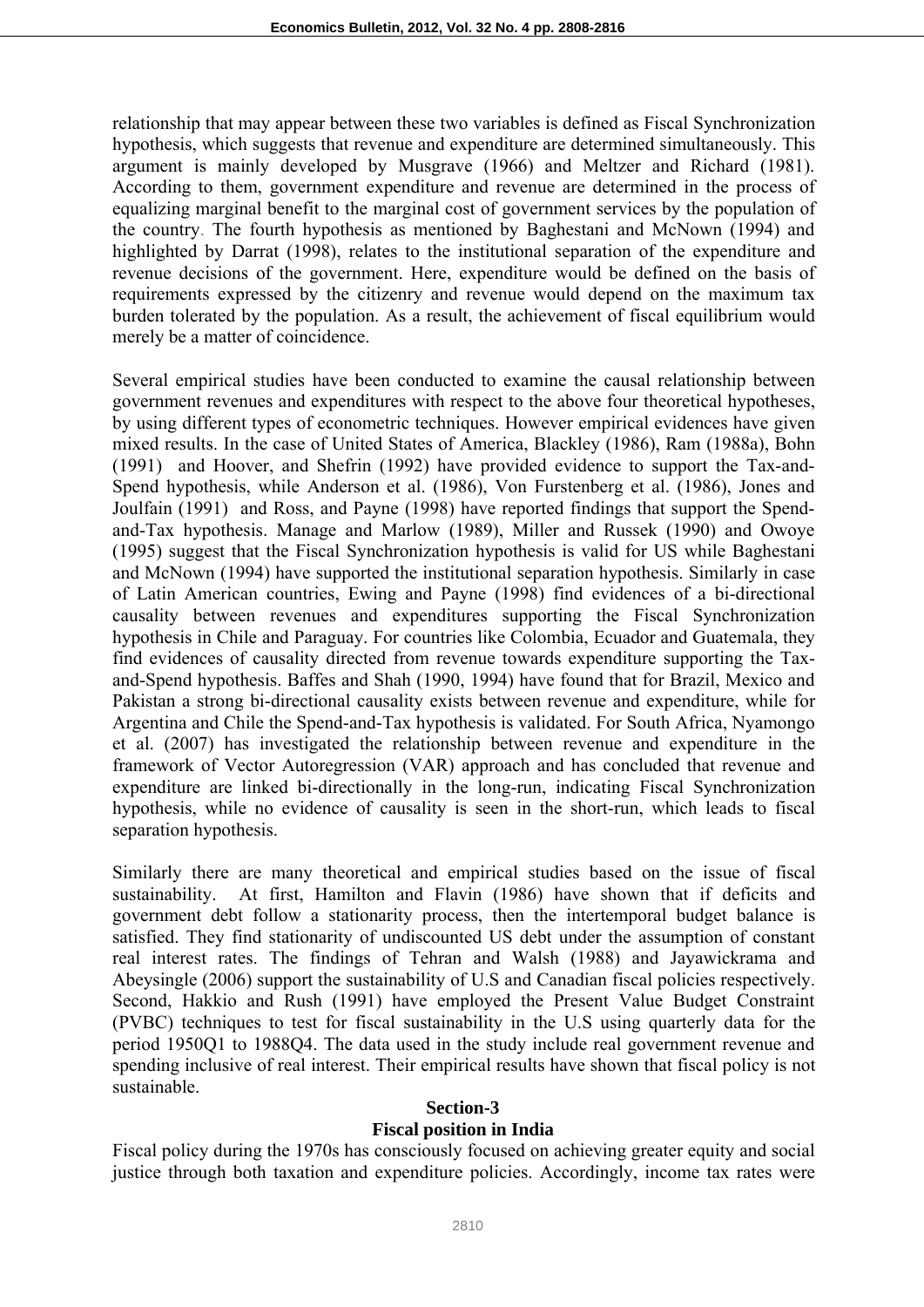raised to very high levels, with the maximum marginal rate of income tax moving up to 97 per cent and together with the incidence of wealth tax, it even crossed 100 per cent. Over the years, in addition to the commitment towards a large volume of developmental expenditure, the Government's expenditure has widened to include rising subsidies. Large interest payments on growing debt and downward rigidity in prices have further contributed to increased current expenditure. Considerable fiscal deterioration took place during 1980s and eventually it became unsustainable, though on the other hand the growth rate has increased significantly with enhancement in public investment in infrastructure. During this phase, the government expenditure was seen as an instrument determining the level of aggregate demand, resource allocation and income distribution. The government resorted to tax increases in order to reduce its deficit. The fiscal imbalances of the 1980s spilled over to the external sector resulting in the macroeconomic crisis of 1991. Another disquieting feature of the fiscal system was the large size of monetised deficit, which in turn exerted inflationary pressures. Thus the economic reforms were initiated with the objective of augmenting revenues and removing anomalies in the tax structure through restructuring, simplification, and rationalisation of both direct and indirect taxes. The Central Government through the enactment of the Fiscal Responsibility and Budget Management (FRBM) Legislation in August 2003, set for itself a rule-based fiscal consolidation framework. The Expenditure Reform Commissions set up by the Government also suggested a host of measures to curb built-in-growth in expenditure and to bring about structural changes in the composition of expenditure.

#### **Section-4**

#### **Data and Methodology**

This study uses annual data on government revenues and expenditures as well as GDP over the period 1970 to 2010. All the data series are obtained from the *Hand Book of Statistics on Indian Economy* published by Reserve Bank of India (RBI). Data on government revenue combined both revenue receipt (tax revenue and non-tax revenue) and capital receipt (recovery of loan and advances and return of PSU disinvestments). Similarly the data on government expenditure combined both revenue expenditure (interest payment, subsidies, defense revenue expenditure and wages and salaries) and capital expenditure (loan and advances, capital outlay and defense capital expenditure). In order to avoid price effect, in the first step the nominal data are transformed into real data using GDP deflator in (2004- 05=100). In the second step the real variables are transformed into natural logarithmic form. In this study we have first checked the stationary properties of the variables. Then we have applied the Johansen cointegration technique to investigate the long-run equilibrium relationship among the variables. Finally, short-run as well as long-run causality between government expenditure and revenue is investigated by using Granger causality test based on Vector Error Correction Model (VECM). The basic variables for the empirical analysis in the present study are as follows:

LRGR = Log of Real Central Government Revenue LRGE = Log of Real Central Government Expenditure LRGDP = Log of Real Gross Domestic Product

#### **Section-5**

## **Empirical Results**

The unit root test results are presented in Table-I of the Appendix. The unit root test is carried out by assuming the presence of both the constant and trend in data. We find that all the variables are non-stationary at levels and stationary at first-differences. Therefore, we conclude that our variables are integrated of order one, I (1). We use the Akaike Information Criterion (AIC) to determine the appropriate lag lengths of the variables. Table-II summarize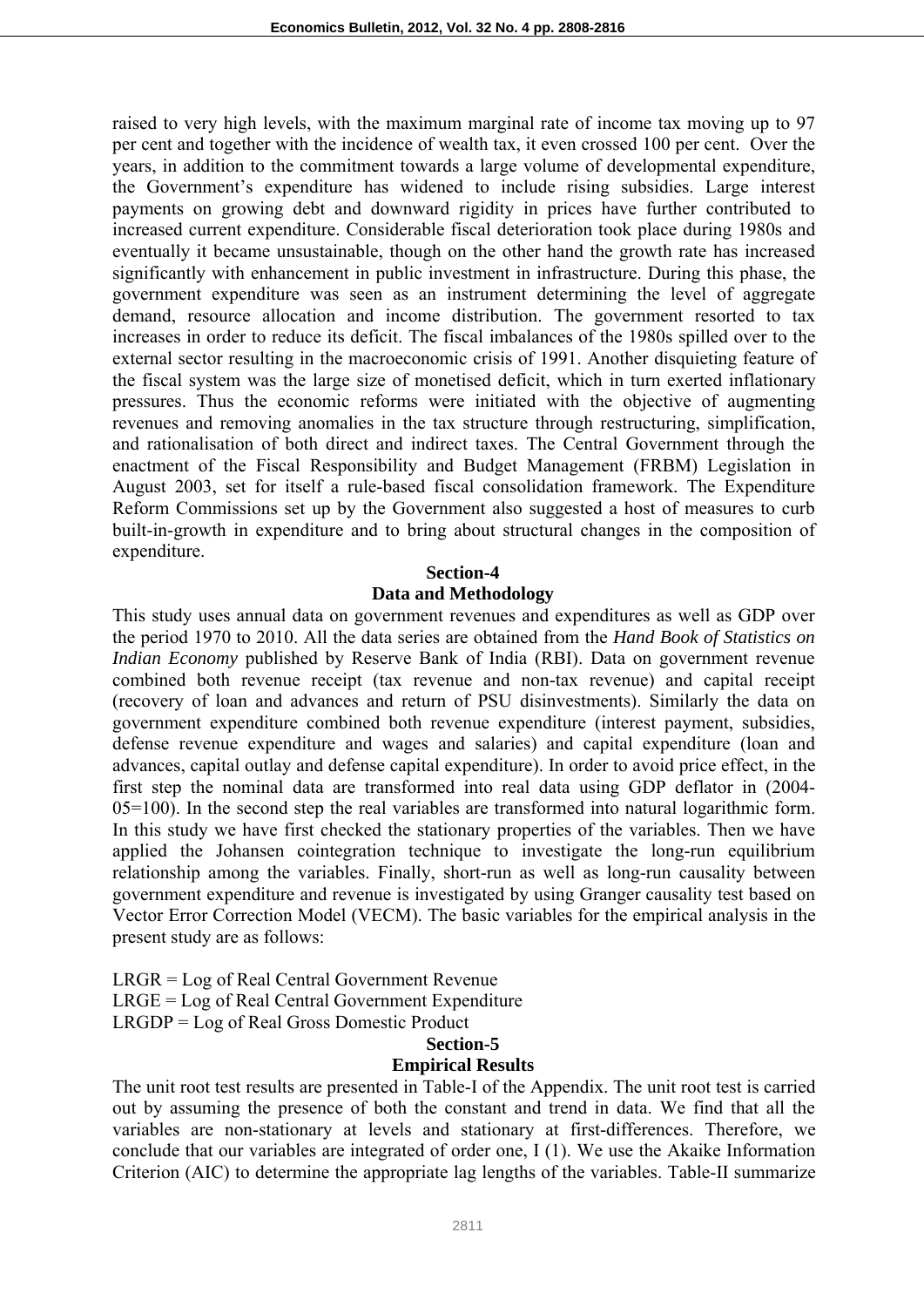the results of cointegration analysis by using the Johansen maximum likelihood approach employing eigenvalue and trace statistics. First, to determine the appropriate lag length for the Vector Autoregression (VAR) system, we have estimated an unrestricted VAR model in level form for all of the series. Second, we used Akaike Information Criteria (AIC) and Hannan-Quinn (HQC) statistics to choose appropriate lag length in the model. It is observed from the results that the optimal lag length is equal to 1 which is appropriate to get an uncorrelated and homoskedastic residual for the VAR system. The cointegration test is carried out in presence of unrestricted intercept and absence of trend to determine the cointegrating vectors among the variables. The empirical result from Table-II shows that there is one cointegrating equation among the variables. Therefore, there is a long-run relationship among the variables. The long-run relationship between these variables is derived by normalizing the Real Government Revenue (RGR), reported in the following equation (1) with their t-statistics.

## *LRGR*=0.68+ 0.13*LRGE*+ 0.76*LRGDP*

## t-Statistics (0.85) (4.54)

(1)

In equation (1), the estimated coefficient of LRGE is positive. Therefore, the estimated coefficient of LRGE suggests that 1 per cent change in real government expenditure leads to a 0.13 per cent change in real government revenue. Similarly 1 per cent change in RGDP leads to 0.76 per cent change in RGR. The Johansen cointegration test shows the existence of one cointegrating equation among the variables, which means that the variables are causally related at least in one direction (Granger, 1969). We can use a Vector Error Correction Model (VECM) in order to investigate the short-run dynamics and also to assess the direction of Granger causality in both the short and the long-run. Table-III reports the results of the VECM and long-run Granger-causality tests. The estimated error correction coefficients ECM  $(-1)$  is negative and significant in the revenue equations. This indicates that in the long run there is a unidirectional causality from expenditure to revenue, supporting the "Spendand-Tax" hypothesis, which indicates that the government of India should strive to transform the expenditure patterns from unproductive sectors to productive sectors of the economy in order to generate future budgetary resources to deal with the problem of fiscal deficit. Again ECM (-1) is not significant in the expenditure equation. We conclude that revenue does not granger causes expenditure in long run. In the GDP equation the error correction term is insignificant. The short run dynamics terms in all the equations in Table-III are not significant. We can infer that there is no short run causality between the variables. The Lagrange Multiplier test that is based on Breusch-Godfrey test of the residual serial correlation accepts the null hypothesis of no autocorrelation. In addition, there is no significant Autoregressive Conditional Heteroskedascity (ARCH) using 5 lags. The statistical tests used for the normality of the residual shows acceptance of the null hypothesis. The results of short-run Granger causality test are reported in Table-IV. Here it indicates that there is no causal relationship between the variables.

#### **Section-6**

## **Conclusion and Policy Implications**

The paper has empirically examined the causal relation between central government revenue and expenditure for India for the period 1970 to 2010. The Co-integration and causality results reveal that there is existence of long-run relationship between the variables and unidirectional causality running from expenditure to revenue. The findings support the "Spend-and-Tax" hypothesis which argues that unsustainable fiscal imbalances can be controlled by policies that can rationalize the government expenditure to improve the productivity of the economy. Therefore, the government of India should re-examine major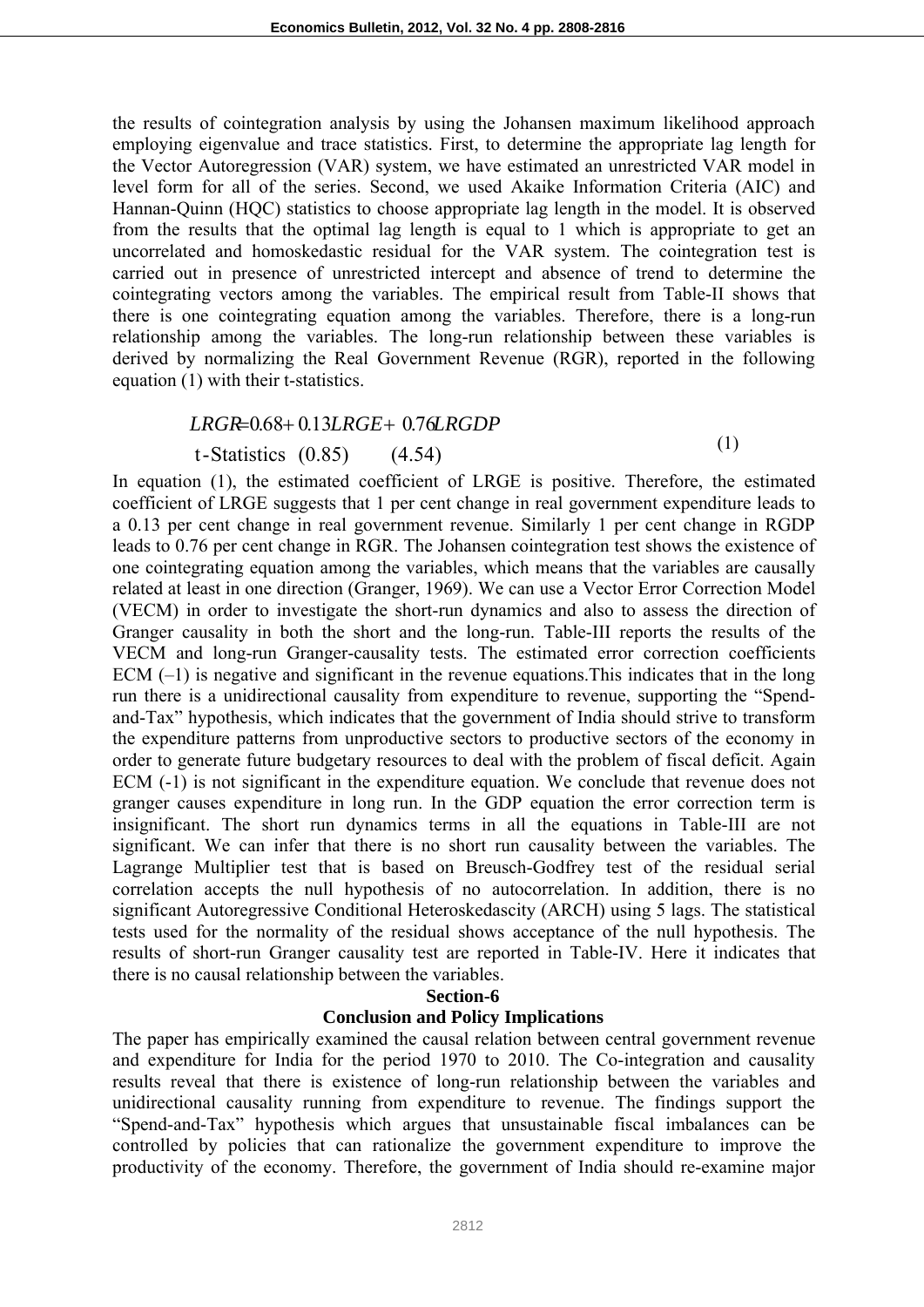components of unproductive expenditures such as subsidies¸ interest payments, pension etc and rationalize expenditures in favour of growth enhancing spending such as infrastructure, research and development, education, and health. The efficient and productive allocation of government resources would improve productivity and growth, thereby government revenues without putting any additional taxes.

### **References**

Anderson, W., M. S. Wallace. and J. T. Warner (1986) "Government Spending and Taxation What Causes What?" *Southern Economic Journal* **52**, 630-639.

Baffes, J. and A. Shah (1994) "Causality and Co movement between Taxes and Expenditures: Historical Evidence from Argentina, Brazil and Mexico" *Journal of Development Economics* **44**, 311-331.

Baffes, J. and A. Shah (1990) "Taxing Choice in Deficit Reduction" Working Paper series No.556, The World Bank, December.

Baghestani, H. and R. McNown (1994) "Do Revenues or Expenditures Respond to Budget Disequilibria?" *Southern Economic Journal* **61**, 311-322.

Barro, R. J. (1978) "Are government bonds net wealth?" *Journal of Political Economy* **81**, 1095-1117.

Barro, R. J. (1974) "Comments from an unreconstructed Ricardian" *Journal of Monetary Economics* **4**, 569-582.

Blackley, P. R. (1986) "Causality between Revenues and Expenditures and the Size of the Federal Budget" *Public Finance Quarterly* **14**, 139-156.

Bohn, H. (1991) "Budget balance through revenue or spending adjustments: Some historical evidence for the United States" *Journal of Monetary Economics* **27**,333-359.

Buchanan, J .M .and R.W. Wagner (1978) "Dialogues concerning fiscal religion" *Journal of Monetary Economics* **4**, 627-636.

Buchanan, J.M. and R.W. Wagner (1977) "Democracy in Deficit", New York: Academic Press.

Darrat, A.F. (1998) "Tax and Spend, or Spend and Tax? An Inquiry into the Turkish Budgetary Process" *Southern Economic Journal* **64**(4), 940-956.

Dickey, D. A. and W. A. Fuller (1979) "Distribution of the Estimators for Autoregressive Time Series with a Unit Root" *Journal of American Statistical Association* **74**, 427-431.

Ewing, B. and J. Payne (1998) "Government Tax Revenue-Expenditure Nexus: Evidence from Latin America" *Journal of Economic Development* **23**, 57-69.

Friedman, M. (1978) "The limitations of tax limitations" *Policy Review* **5**, 7-14.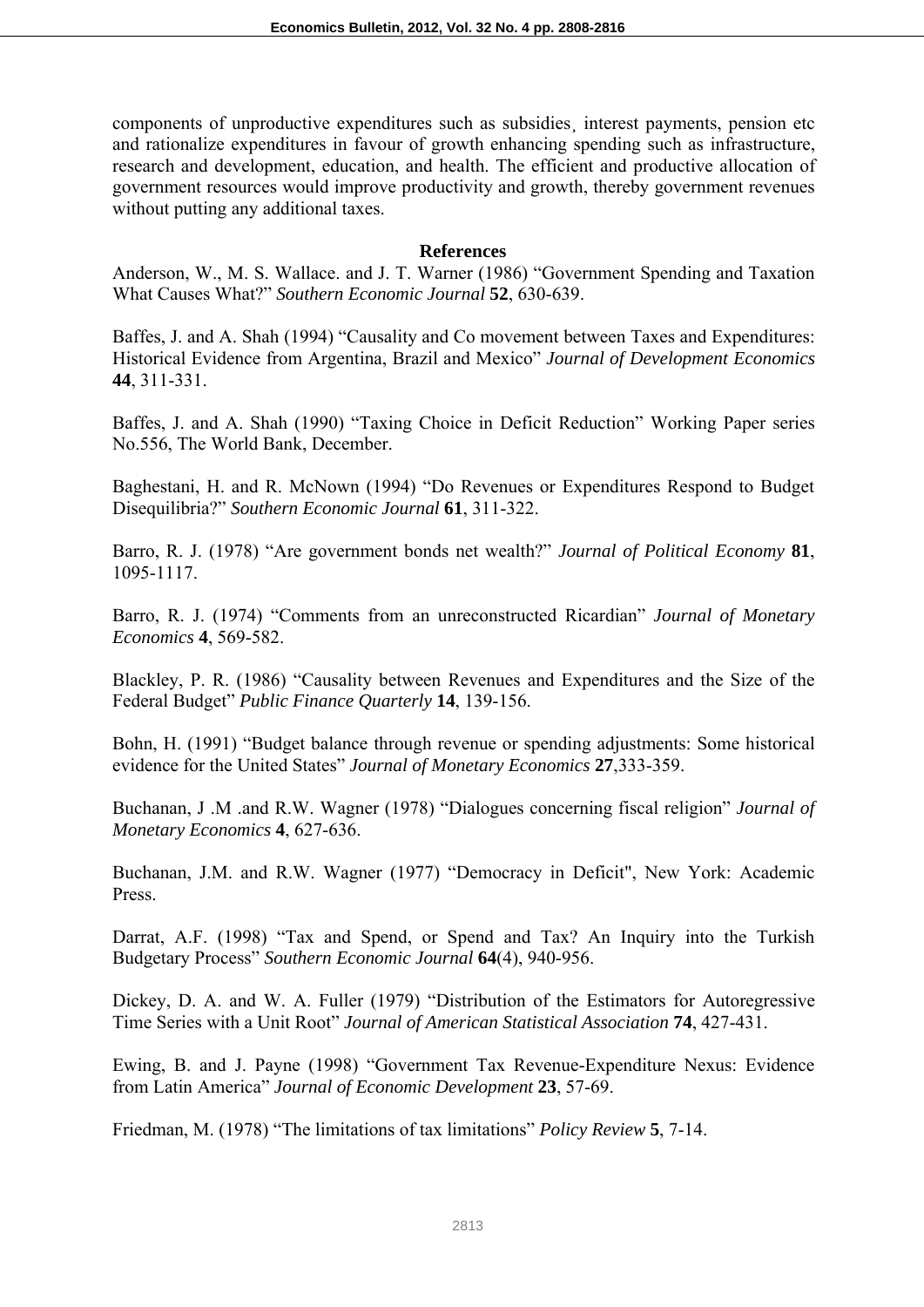Granger, C.W. J. (1969) "Investigating Causal Relations by Econometric Models and Cross Spectral Methods" *Econometrica* **37**, 424-438.

Hakkio, C.S. and M. Rush (1991) "Is the Budget Deficit Too Large?"*Economic Inquiry* **29**(3), 429-445.

Hamilton, J. and M. Flavin (1986) "On the limitations of government borrowing: a Framework for empirical testing" *American Economic Review* **76,** 808-819.

Hoover, K. D. and S. M .Shefrin (1992) "Causation, Spending and Taxes: Sand in the Sandbox or Tax Collector for the Welfare State" *American Economic Review* **82**(1), 225-248.

Jayawickrama, A. and T. Abeysinghe (2006) "*Sustainability of Fiscal Deficit: The U.S Experience 1929-2004"*, SCAPE, Working Paper 2007/01.

Johansen, S. (1995) "Likelihood Based Inferenc in Cointegrated Vector Autoregressive Models", Oxford University Press: Oxford.

Jones, J. D. and D. Joulfain (1991) "Federal Government Expenditures and Revenue in the Early Years of the American Republic: Evidence From 1792-1860" *Journal of Macroeconomics* **13**(1), 133-155.

Khattry, B. (2003) "Trade liberalization and the Fiscal Squeeze: Implications for Public Investment" *Development and Change* **349**(3), 401-424.

Koren, S. and A. Stiassny (1998) "Tax and Spend or Spend and Tax? An International Study" *Journal of Policy Modeling* **20**(2), 163-191.

Manage, N. and M. L. Marlow (1989) "The Causal Relation between Federal Expenditures and Receipts" *Southern Economic Journal* **54**, 617-629.

Meltzer, A. H. and S. P Richard (1981) "A Rational Theory of the Size of Government" *Journal of Political Economy* **89**, 914-927.

Miller, S. M. and F. S. Russek (1990) "Cointegration and Error-correction Models: Temporal Causality between Government Taxes and Spending" *Southern Economic Journal* **57**, 33-51.

Musgrave, R. (1966) "Principles of Budget Determination" In *Public Finance: Selected Readings*, (Eds) H. Cameron and W. Henderson, New York: Random House.

Nyamongo, M. E., M. M. Sichei .and N. J. Schoeman (2007) "Government Revenue and Government Expenditure Nexus in South Africa" Working Paper*,* University of Pretoria, Department of Economics.

Owoye, O. (1995) "The Causal Relationship between Taxes and Expenditures in the G7 Countries: Cointegration and Error-Correction Models" *Applied Economics Letters* **2**(1), 19- 22.

Payne, J.F. (1997) "The Tax-spend Debate: The Case of Canada" *Applied Economics Letters* **4**, 381-386.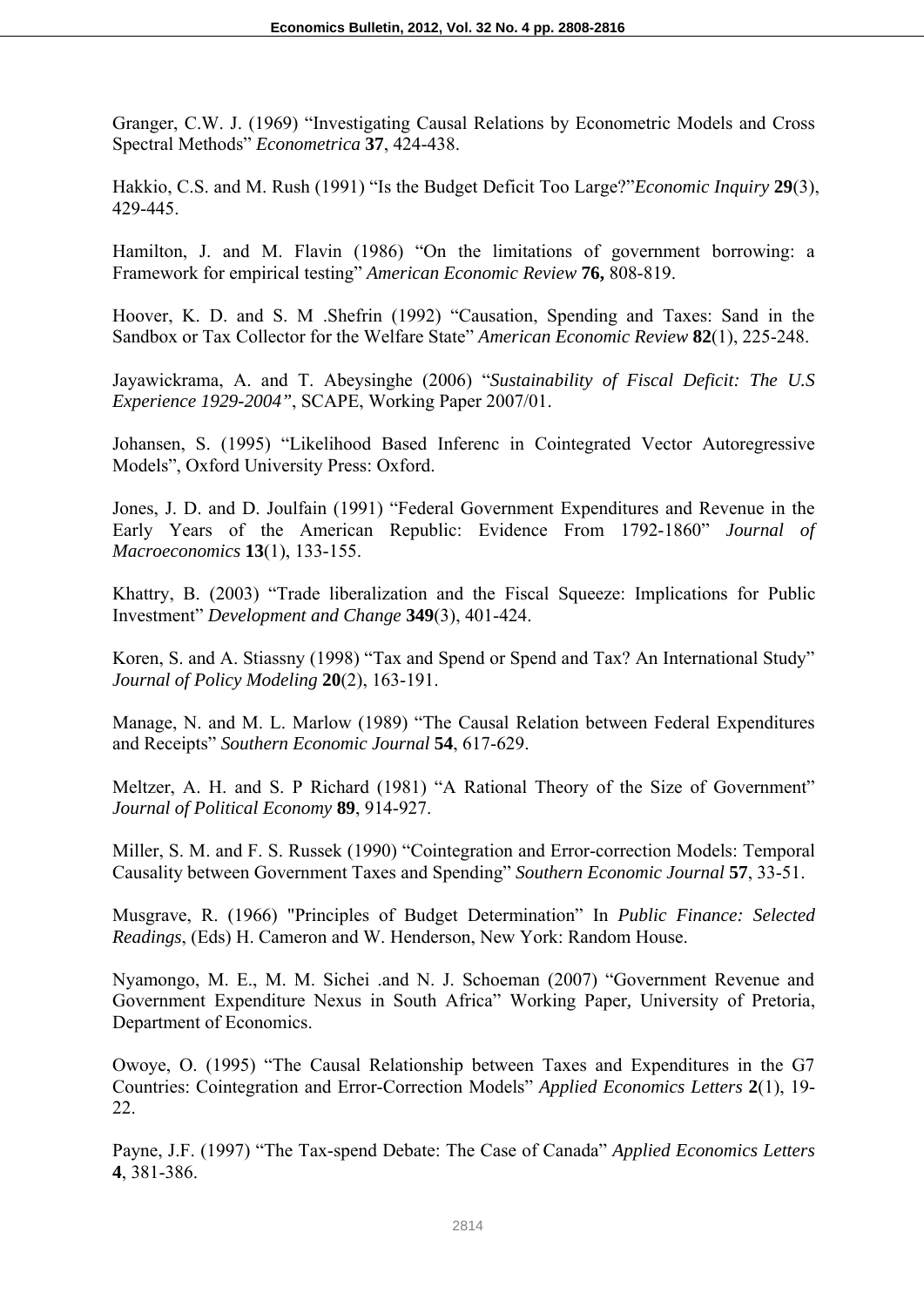Peacock, S. M. and J. Wiseman. (1979) "Approaches to the Analysis of Government Expenditures Growth" *Public Finance Quarterly* **7**, 3-23.

Phillips, P. and P .Perron (1988) "Testing for a Unit Root in Time Series Regression" *Biometrika* **75**, 335-346.

Ram, R. (1988a) "A Multicountry Perspective on Causality between Government Revenue and Government Expenditure" *Public Finance/Finance Publiques* **2**, 261-269.

RBI (2010) "*Hand Book of Statistics on Indian Economy*", 2010-11.

Ross, K.L. and J.E. Payne (1998) "A Re-Examination of Budgetary Disequilibria" *Public Finance Review* **26**(1), 69-79.

Trehan, B. and C. E. Walsh (1988) "Common trends, the government's budget constraint, and revenue smoothing" Journal *of Economic Dynamics and Control* **12**, 425-444.

Von Furstenberg, G.M., R. J. Green and J .H. Jeong (1986) "Tax and Spe nd, or Spend and Tax?" *Review of Economics and Statistics* **68**, 179-188.

|             |                                             | <b>Table I: Unit Root Test</b>        |                    |
|-------------|---------------------------------------------|---------------------------------------|--------------------|
| Variables   |                                             | <b>ADF</b>                            | PP                 |
|             |                                             | Level                                 |                    |
| <b>LRGR</b> |                                             | $-2.62$                               | $-2.42$            |
| <b>LRGE</b> |                                             | $-2.37$                               | $-2.53$            |
| <b>LGDP</b> |                                             | $-1.20$                               | $-1.20$            |
|             |                                             | <b>First Difference</b>               |                    |
| <b>LRGR</b> | $-7.21**$                                   |                                       | $-8.82**$          |
| <b>LRGE</b> |                                             | $-6.25**$                             | $-6.21**$          |
| <b>LGDP</b> |                                             | $-7.53**$                             | $-8.55**$          |
|             | Note: ** indicates 5% level of significance |                                       |                    |
|             |                                             | <b>Table II: Cointegration Result</b> |                    |
| <b>Null</b> | Alternative                                 | <b>Trace Statistic</b>                | 5% Critical Values |
| $r=0$       | $r \geq 1$                                  | 32.85*                                | 29.79              |
| $r \leq 1$  | $r \geq 2$                                  | 14.74                                 | 15.49              |
| $r \leq 2$  | $r \geq 3$                                  | 3.32                                  | 4.84               |
| Null        | Alternative                                 | Max-Eigen Statistic                   | 5% Critical Values |
| $r = 0$     | $r=1$                                       | 28.10*                                | 21.13              |
| $r \leq 1$  | $r=2$                                       | 10.42                                 | 14.26              |
| $r \leq 2$  | $r=3$                                       | 3.32                                  | 4.84               |

**Appendix**

*Note:* \* Denote rejection of the null hypothesis at the 5% level, maximal Eigenvalue and Trace-Statistic indicates 1 cointegrating equation at 5% level.